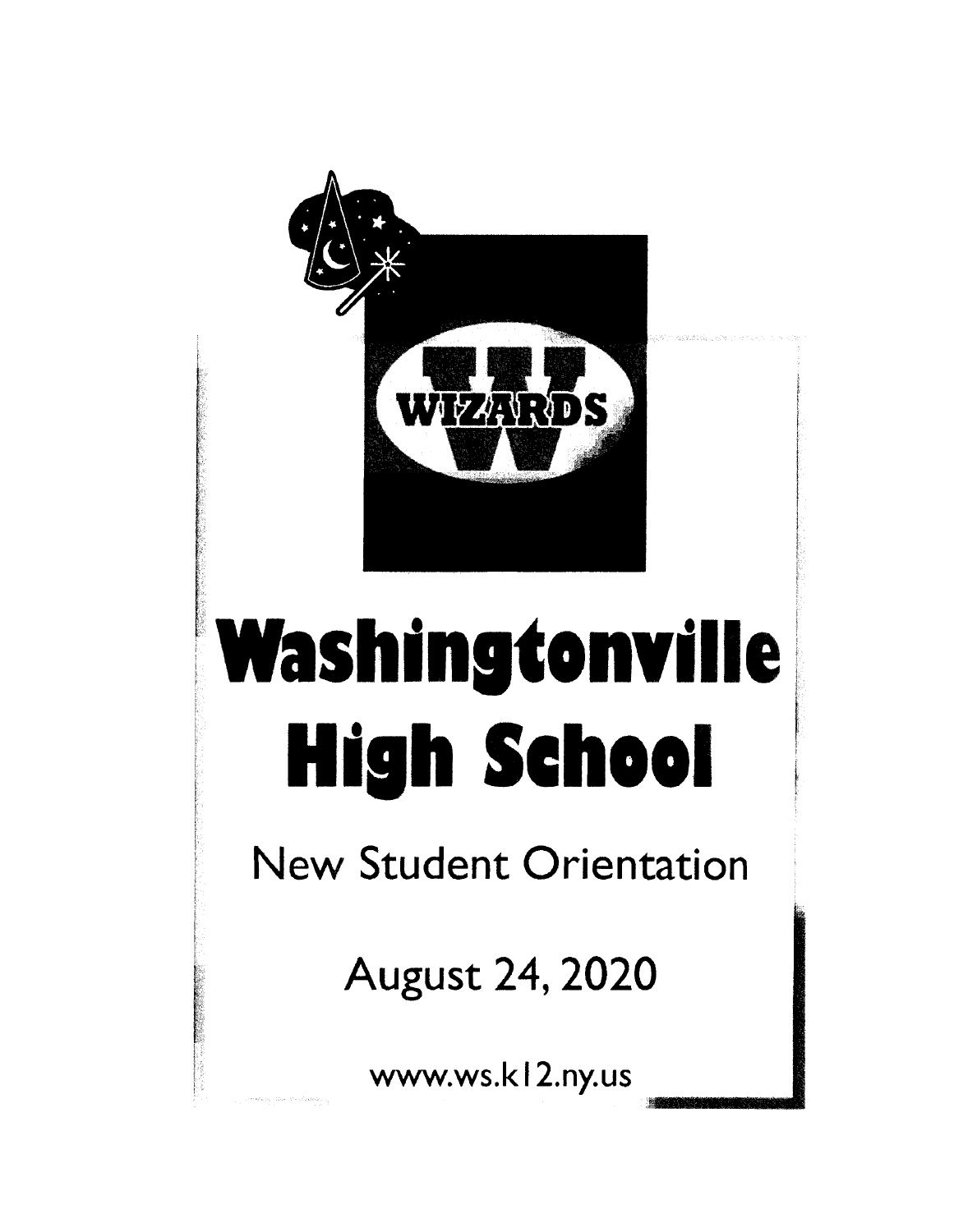# Important Phone Numbers

 $\mathcal{M}^{\mathcal{A}}$  $\langle \hat{\gamma}_{\rm{B}} \rangle_{\rm{c}}$ 

| <b>PRINCIPAL</b>                                           | Mr. Brian Connolly                                   | x24501             |
|------------------------------------------------------------|------------------------------------------------------|--------------------|
| <b>ASSISTANT PRINCIPALS</b>                                | Mr. Scott Courter                                    | x24504             |
|                                                            | Mr. Robert Leonard                                   | x24509             |
|                                                            | Mrs. Kristin Shaw                                    | x24507             |
| <b>SCHOOL COUNSELORS</b>                                   | Mr. Scott Lerner-Chairperson                         | x24516             |
|                                                            | Ms. Melissa Lynch                                    | x24513             |
|                                                            | Mrs. Sue Cooney                                      | x24515             |
|                                                            | Mrs. Jill Exarchakis                                 | x24518             |
|                                                            | Mrs. Kimberly Kelly                                  | x24514             |
|                                                            | Mr. Eric Marburger                                   | x24520             |
| <b>SCHOOL NURSE</b>                                        | Mrs. Janice Rowe                                     | x24532             |
| <b>SOCIAL WORKER/</b>                                      | Mr. Paul Saladino                                    | x24523             |
| <b>ATTENDANCE</b>                                          | Mrs. Erin Calovic                                    | x24522             |
| STUDENT ASSISTANCE                                         |                                                      |                    |
| <b>COUNSELOR</b>                                           | Ms. Katherine O'Sullivan                             | x24524             |
| <b>SCHOOL PSYCHOLOGIST</b>                                 | Dr. Jennifer Luciana                                 | x24508             |
|                                                            | Ms. Diana Barone                                     | x24519             |
| <b>ASST.SUPERINTENDENT FOR PUPIL</b><br>PERSONNEL SERVICES | Dr. Michael Cogliano                                 | $\mathbf{x}$ 27201 |
| <b>ACADEMIC SUPERVISORS and CHAIRPERSONS</b>               |                                                      |                    |
| <b>ENGLISH &amp; SOCIAL STUDIES</b>                        | Mr. William Ormiston                                 | x24592             |
| <b>MATH &amp; SCIENCE</b>                                  | Mrs. Katrina Kiernan                                 | x24593             |
| <b>ART</b>                                                 | Mr. Ken Affedlt                                      | x24032             |
| <b>ATHLETIC DIRECTOR/PHYSICAL</b><br><b>EDUCATION</b>      | <b>TBD</b>                                           | x24561             |
| <b>BUSINESS/TECHNOLOGY</b>                                 | Mrs. Nina Giordani                                   | x24543             |
| <b>FOREIGN LANGUAGE</b>                                    | Ms. Lisa Alemany                                     | x24142             |
| <b>MUSIC</b>                                               | Mr. Ari Contzius                                     | x24041             |
| <b>SPECIAL EDUCATION</b>                                   | Mr. Thomas Rigney                                    | x24598             |
| <b>IMPORTANT TELEPHONE NUMBERS</b>                         |                                                      |                    |
| 497-4000                                                   | Main Number to Washingtonville High School           |                    |
| 497-4000 x24511or x24512                                   | <b>Guidance Department Secretaries</b>               |                    |
| 497-4000 x24532 or x24531                                  | <b>Health Office</b>                                 |                    |
| 497-4000 x24521 or x24522                                  | Attendance and homework requests when student is ill |                    |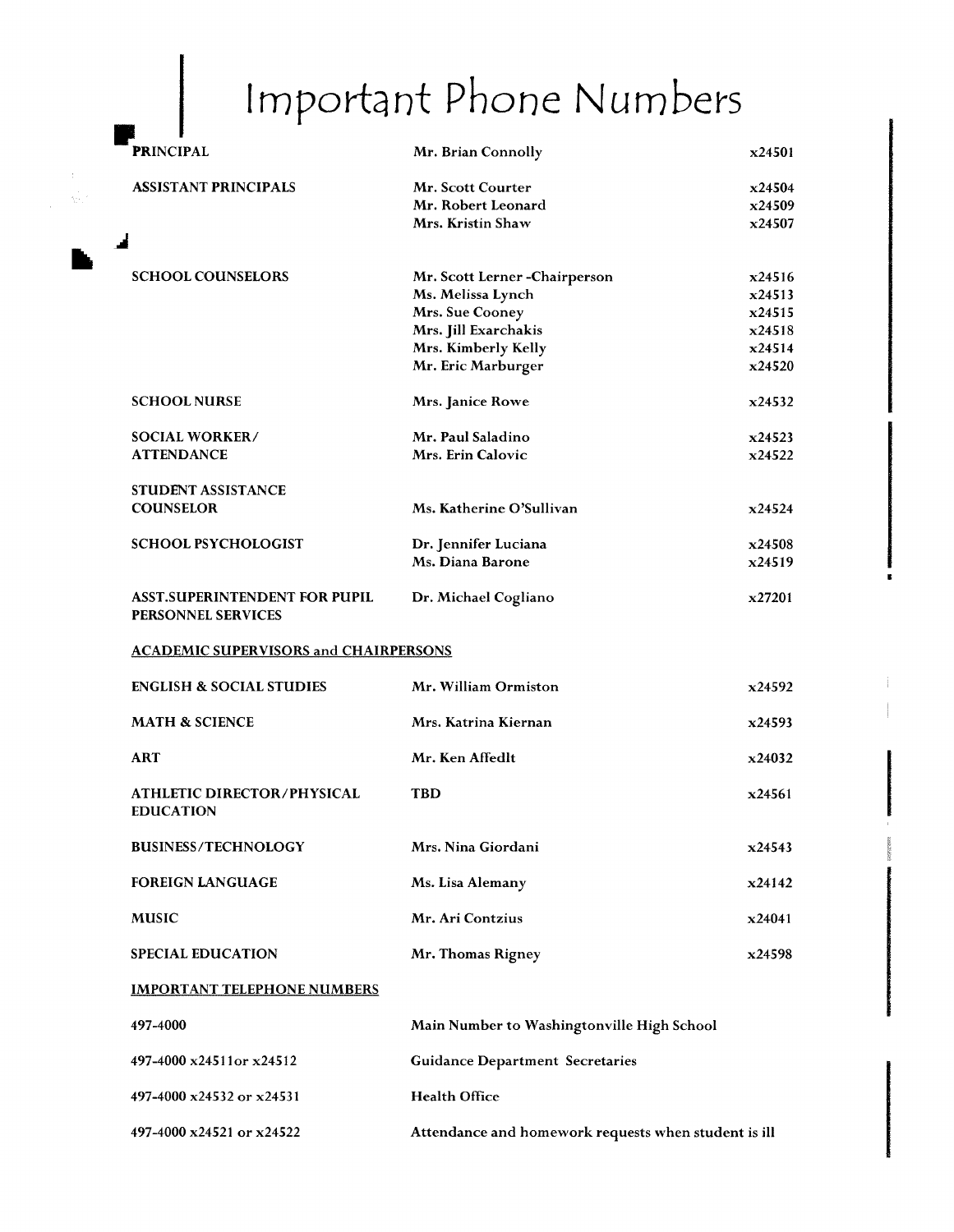### **Graduation Requirements for students entering 9th grade in September 2020**

**Required Subjects** Regents Diploma Advanced Regents Diploma

| English                   | 4 credits                         | 4 credits         |
|---------------------------|-----------------------------------|-------------------|
| Social Studies            | 4 credits                         | 4 credits         |
| <b>Mathematics (B)</b>    | 3 credits                         | 3 credits         |
| Science                   | 3 credits                         | 3 credits         |
| Language                  | 1 credit (A)                      | $3$ credits $(C)$ |
| Health                    | 1 credit                          | 1 credit          |
| Art/Music*                | 1 credit                          | 1 credit          |
| Sequence/Electives        | 3.5 credits                       | 3.5 credits       |
| <b>Physical Education</b> | 2 credits                         | 2 credits         |
| TOTAL                     | 22 CREDITS                        | 22 CREDITS        |
|                           |                                   |                   |
| <b>Examinations</b>       |                                   |                   |
| Regents Diploma           | Regents with Advanced Designation |                   |
| English                   | English                           |                   |
| <b>Global History</b>     | <b>Global History</b>             |                   |
| U.S. History              | <b>U.S. History</b>               |                   |
| Algebra                   | Algebra, Geometry and Algebra 2   |                   |
| 1 Science Regents         | 2 Science Regents                 |                   |
| Language Prof.            | Foreign Language LOTE             |                   |

#### **\* Students entering Grade 9 after 2010 must have a 65 or higher on all 5 required Regents Exams\***

- (A) Students who complete two units of study in a single language other than English no later than the end of grade **8,** must pass a second language proficiency examination in order to earn **<sup>1</sup>** unit of credit toward the high school diploma. **(LOTE—** Language other than English)
- (B) Students may meet the learning standards in technology, either through a course in technology education or through an integrated course, combining technology with mathematics and/or science. **A** commencement-level course in technology education may be used as a third credit in science of mathematics, but not both.
- (C) Students acquiring **5** units of the Arts or Occupational Education may be exempt.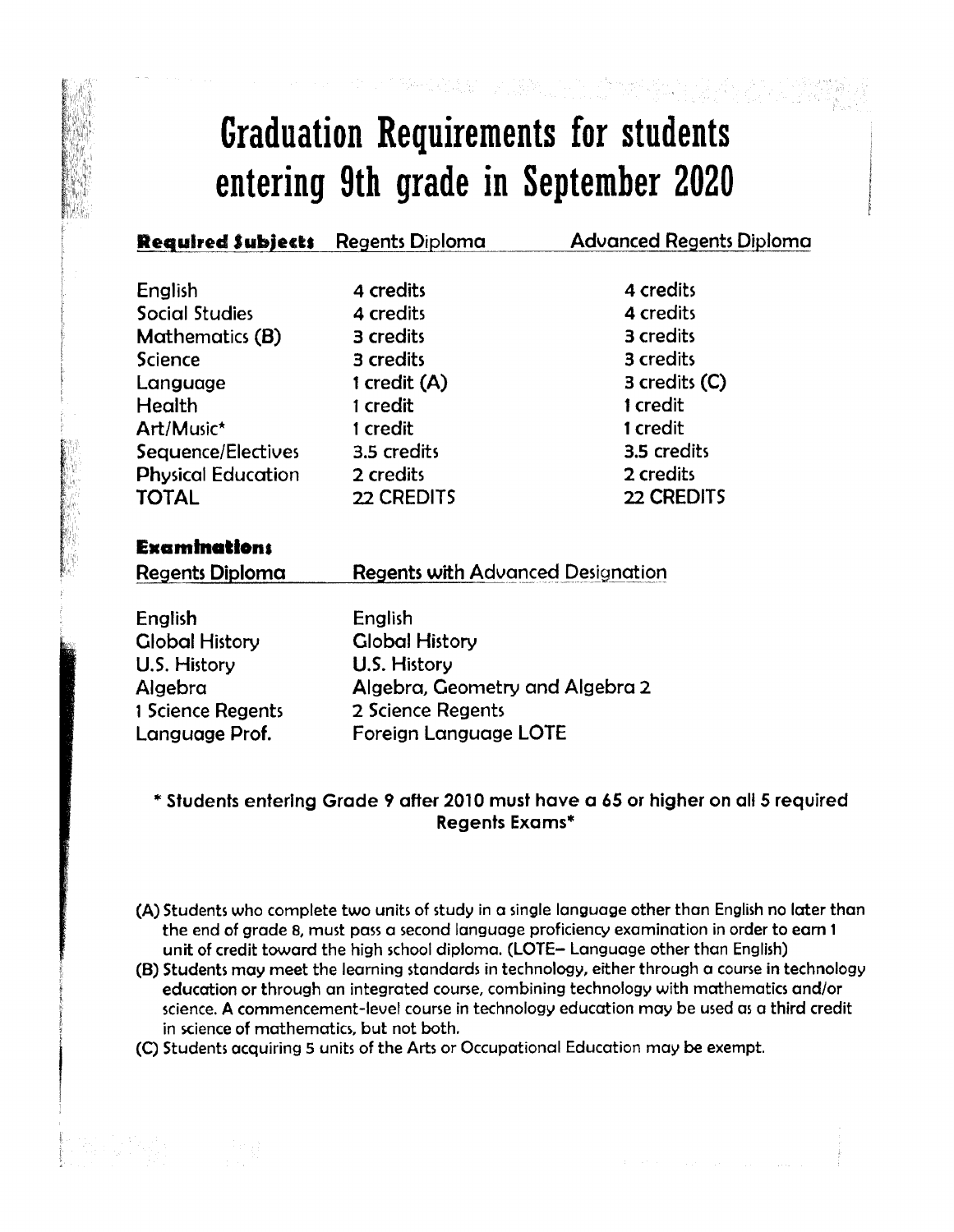

The following is a list of clubs and activities that may be offered at WM. To find out more about them and when they are meeting: Read the announcements. Look for notices posted throughout the school. Ask teachers and other students. Check the website at **www.ws.k12.ny.tus** for updates.

| AADA (Athletes Against Drugs and Alcohol) |
|-------------------------------------------|
| <b>Bible Club</b>                         |
| <b>Chess Club</b>                         |
| <b>Environmental Club</b>                 |
| <b>Fall Play</b>                          |
| <b>Foreign Language Club</b>              |
| <b>Gay Straight Alliance</b>              |
| iDecide                                   |
| <b>Library Club</b>                       |
| Masque and Mime                           |
| Math League/Math Wizards Honor Society    |
| <b>National Honor Society</b>             |
| <b>Orange County Academic League</b>      |
| Safe School Ambassadors                   |
| Ski Club                                  |
| <b>Student Coalition</b>                  |
| Ultimate Frisbee Club                     |
| <b>Youth in Government</b>                |

**Academic World Quest Bowling Club Community Service Club E-Sports Film Club Future Business Leaders of America Guitar Club Jazz Band Literary Magazine Math Team National Art Honor Society Newspaper Pep Band Science Honor Society Spring Musical Walking for Fun Club Yearbook**  •

•

**Volunteer Work** 

**Volunteer opportunities abound and are required part of the process for getting into the National Honor Society.** 

GET INVOLVED.... MEET NEW PEOPLE.... HELP OTHERS.... ADD TO YOUR RESUME.... FEEL GOOD ABOUT YOURSELFIIIII

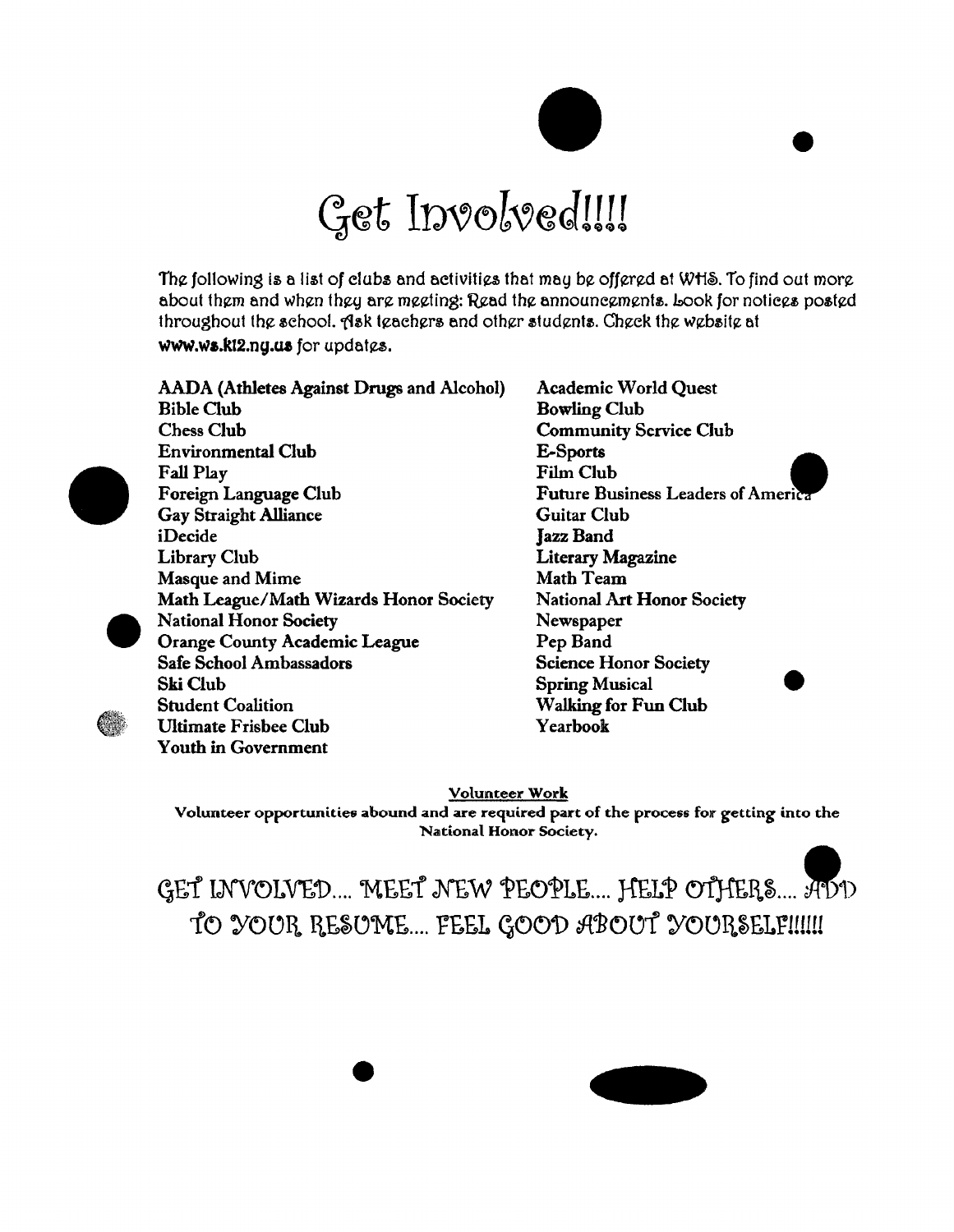# TERMS YOU SHO KNOW!

**Credit-That which a student earns upon successful completion of a** course.

credit - Full semester course, everyday'

- Full year course, every other day (Band, Choir)  $*1/2$  credit - Full semester course, every other day (PE)

*Required Subjects-* Subjects that are mandated by the State Education Department to fulfill diploma requirements.

*Flectives-* Subjects not mandated by the State but by which the: student chooses to take.

*,Regents examinations-* are State achievement tests based on topics completed in a particular high- school subject.

**Standardized Tests-A test that results in a score that can be** compared to the scores of a very large number of pupil's of the same age or grade level.

Pre-requisites- subjects which are required as background for some advanced subjects. For example, you must have successfully completed Spanish I before taking Spanish II.

#### **THINGS TO NOTE:**

\*Students *MEW take a minimum a* **<sup>6</sup>**classes annually. \*Must pass Sth grade courses to advance to the next level of any course.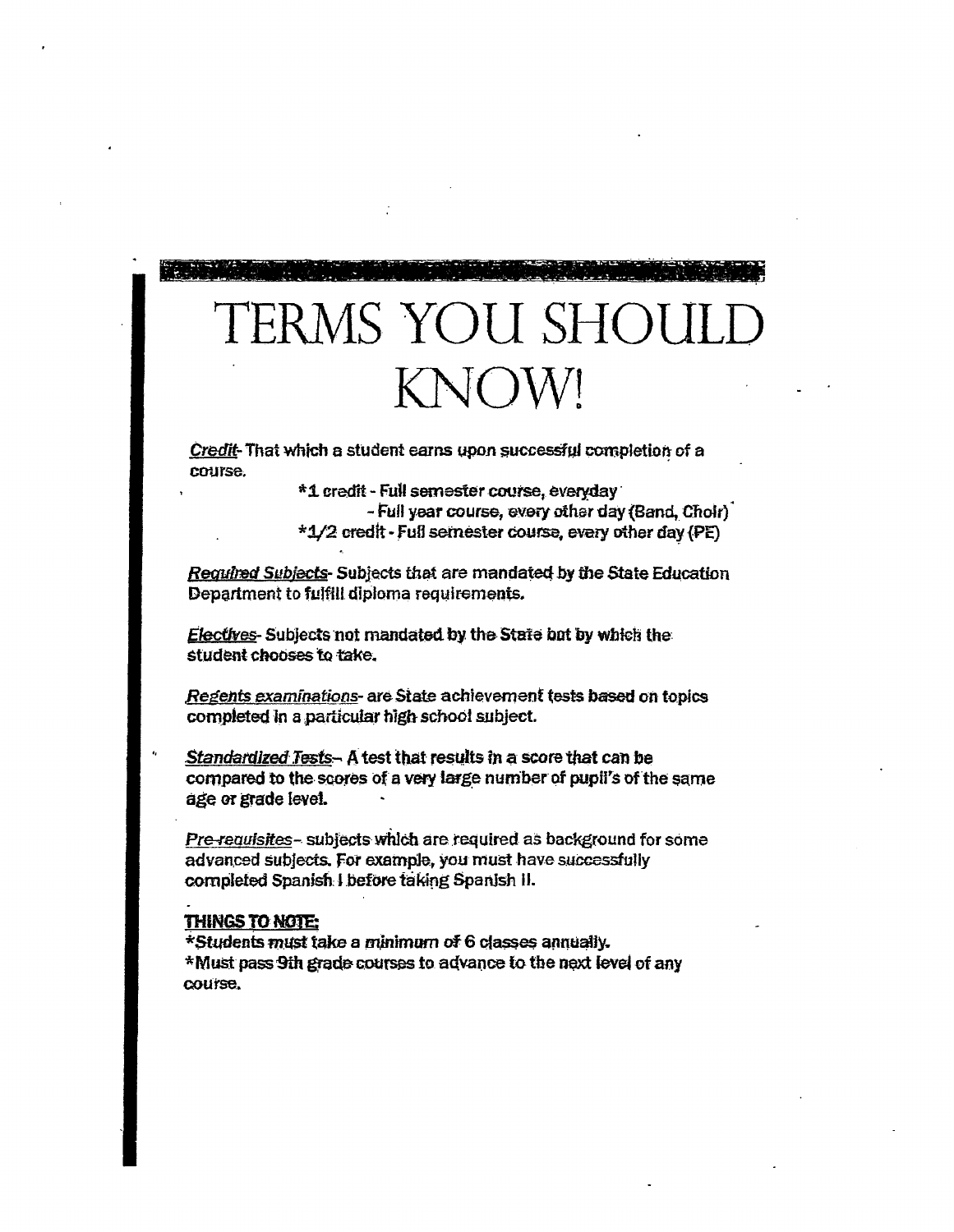# **WIZARD ATHLETICS**

#### **WINTER SEASON**

**Basketball- Girls and Boys .Cheerleading Hockey Club Indoor Track & Field-Girls and Boys Swimming & Diving- Boys Wrestling** 

#### **SPRING SEASON**

**Baseball-Boys Golf Lacrosse- Boys & Girls Softball- Girls Tennis -Boys Track & Field -- Boys** 

You must have a current physical on file in order to participate on any sports team. **Be aware that conditioning is available during all seasons, check with the athletic office for further inforniation.** 

#### **FALL SEASON**

**C.heerleading Cross Country-Girls and Boys Football Soccer-Girls and Boys Swimming and Diving-Girls Tennis -Girls Volleyball-Girls**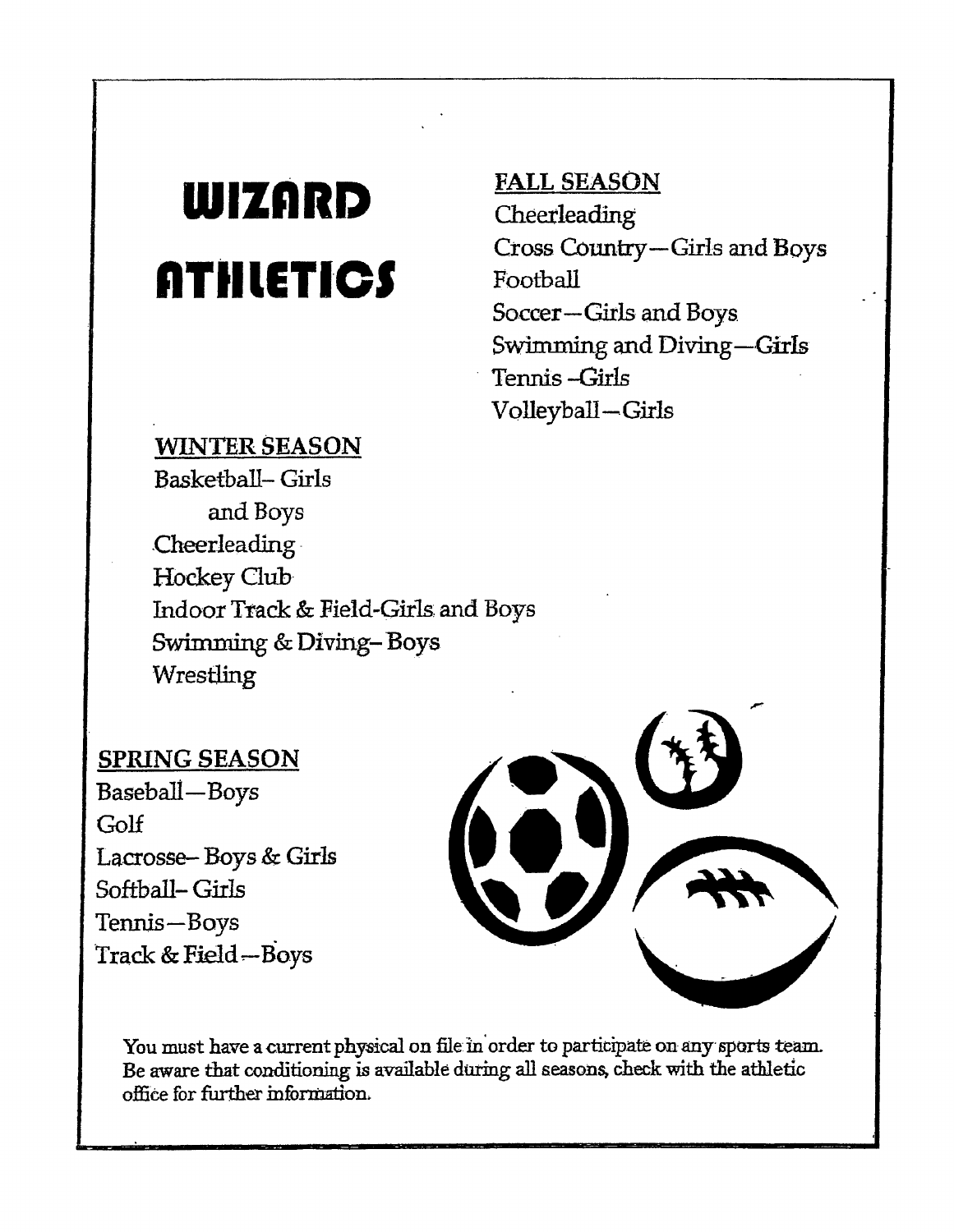## Important things to **Remember**

*oftsignalmigirs.* 

High school offers more freedom than you have ever had before. However, you *will* also have more responsibility for the academic and personal learning process.

\* The work *is* more difficult and you must spend more time on homework.

\*if you need extra help, speak to your teacher. Stay after school. Get a tutor.

\* Know the importance of regular attendance and being on time!.

\*Choose your high school courses carefully.

\*Set short-term and long-term goals for yourself.

\*Know the consequences of your actions.

\*Seek out support from your guidance counselor, the school psychologist, the school nurse or the student assistance counselor should you need it.

\*Get involved—this is your school—make it the best by sharing your talents and 'skills.

\*Stay informed by listening to the announcements or logging onto the school's website.

1 FIND THAT THE HARDER I WORK,THE MORE LUCK I SEEM TO HAVE" - Thomas Jefferson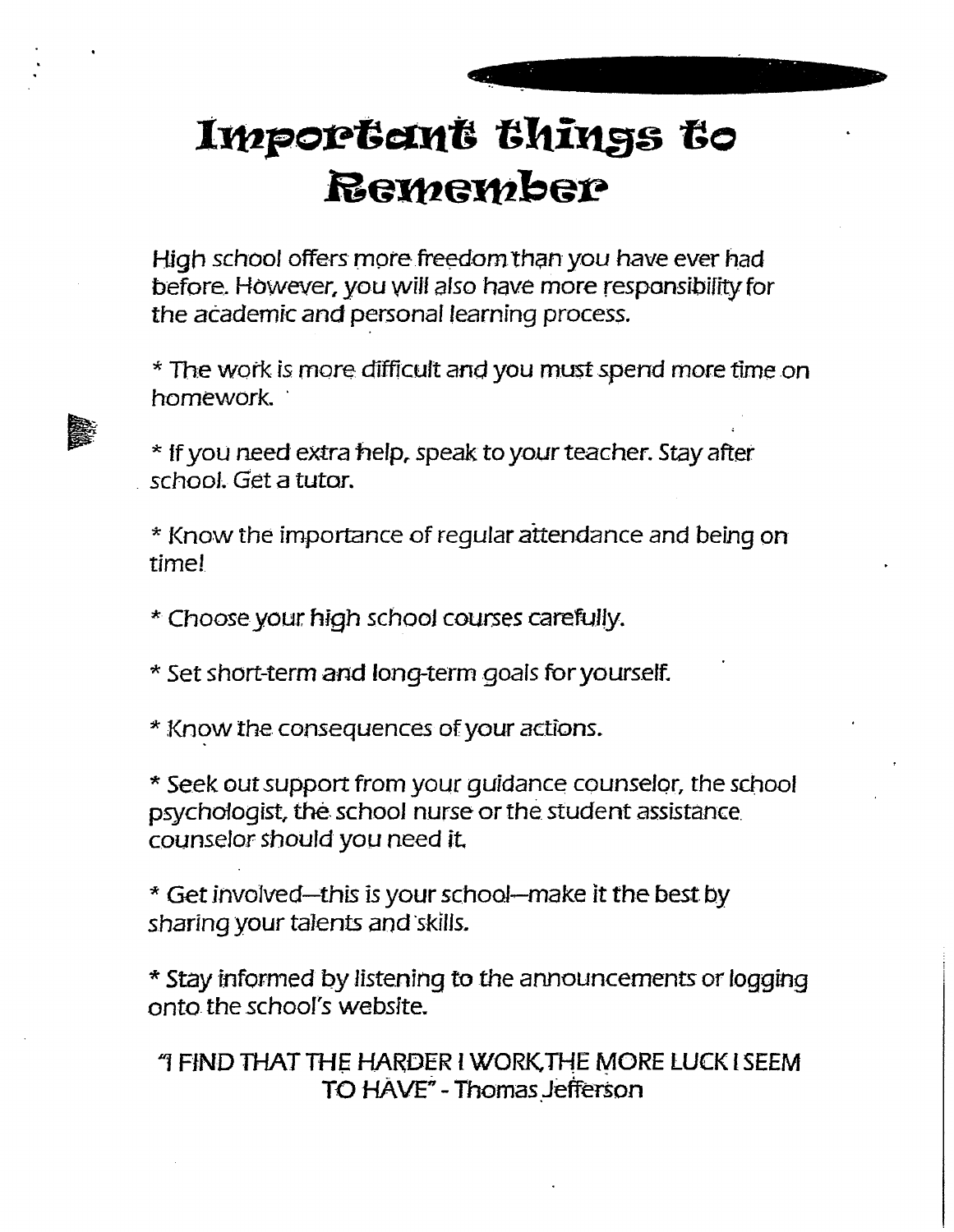

 $\frac{\partial \mathbf{y}}{\partial \mathbf{y}}$ ţ.

### IIIPS FOR PARENTS

- **> Provide love and understanding during this transition**
- **> Let your teen know that you are always available to talk**
- **• Help you child get organized**
- **• Work together to establish a consistent routine**
- **• Help your student set up a good place to study.**
- **> Praise your teen** *for* **academic efforts and successes**
- **9 Talk to the school staff about any concerns you may have**
- **D Provide a healthy lifestyle, including eating, sleeping and exercising**
- **> Encourage your child to become active in the school and community**
- **D** Know the resources available for your child at the school
- *Ask* **your him/her questions about school work and social**  *issues*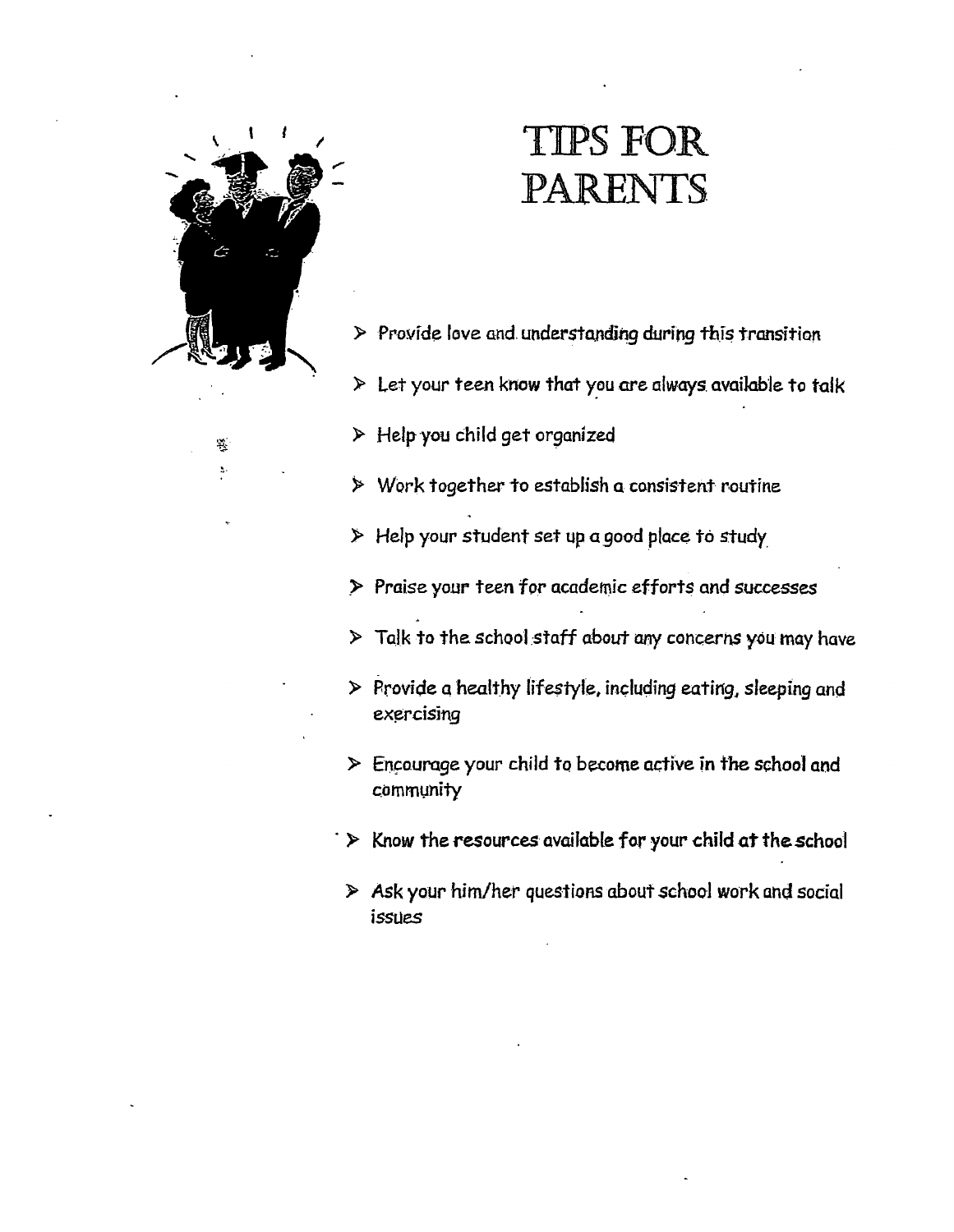# **High School Activities Play Role in College Admission**

BY JERRY FLANAGAN

uring the college search, many admission officers find themselves reminding students about the importance and weight of their academic record. Courses taken, grades earned, test scores and dass rank all play an important role in the admission process. This academic information counts for two-thirds to threefourths of the admission review, thus, it needs to be a top priority during high school, ensuring that the college application is a good representation of a student's very best academic performance.

There are, of course, other features that admission committees consider when reviewing applications. Outstanding achievement in activity programs, for example, can improve a student's chance of admission, especially if the student is applying to highly competitive or selective institutions where nearly every applicant has an excellent academic record.

Some of the most selective institutions require students to submit portfolio supplements or audition for performance-based programs. Saint Michael's College - a liberal arts college with a high-quality fibe arts department-does not require portfolios or auditions, however, commitment to the arts is strongly considered as a "plus" during the application review-process.

One of the most important reasons colleges and universities value achievements in activity programs - whether in sports, leadership, arts or service - is that being involved while succeeding academically demonstrates a student's ability to manage his or her time - a key component to success in college. Activity programs are also ideal opportunities for students to learn skills and develop talents that are helpful in academics and in the real world. The actor who is a proficient public speaker and can take constructive criticism, the team captain who leads their fellow athletes through a season of hard work, and the volunteer who can cooperate with others and delegate responsibilities have already acquired talents that will move them far beyond the classroom. Every extracurricular activity is an educational opportunity.

Certain high school activities can help prepare students to take advantage of the wide array of opportunities college life has to offer. For example, students involved with theatre, music and other fine arts programs in high school are often the most eager to take advantage of the

Saint Michael's College Cultural Pass, a program that gives students access to shows at the Flypn Center for the Performing Arts, the heart of Burlington's entertainment scene.

Additionally, having a wide variety of interests often eases the sodal transition to college. Aust imagine how nice it would be for a student to be in a group situation - such as a rehearsal, dub meeting or team practice - where he or she already shares a common interest with others. When a student is well-rounded in high school, it is an

early indicator that he or she will thrive in what Saint Midnaels calls a "24/7 fiving and learning community."

Cleany, activity programs provide significant benefits for student participants. Having involved students on campus can also be beneficial for colleges and universities. Colleges are constantly searching for students whose unique interests and abilities will - create a better, more diverse environment for all members of the campus community and beyond.

Some schools are willing to offer scholarships to gain the students who will contribute most to the community. Winning sport teams or impressive theatre productions can enhance a college's reputation just as much as an outstanding academic program. The relationship between the student and the college is inutually beneficialthe greater community thrives on the individual talents of its members, while the students continue to learn and grow through their active participation.

However, a word of caution to eager students: quantity does not always equal quality. Admission committees often read activity lists submitted by students who have not been involved in many activity programs during the early years of high school and suddenly join every cub their school has to offer during the senior year. This feeble attempt at building a résumé does not fool or impress college admission officers. Rather, it is the students who demonstrate a solid commitment to a select number of activities over a significant period of time who are more impressive - and they are all the more impressive when they express an interest in continuing their pursuits once they arrive on campus. <sup>®</sup>

Jerry Hanagan is admissions director at Saint Michael's College in Burlington, Vermont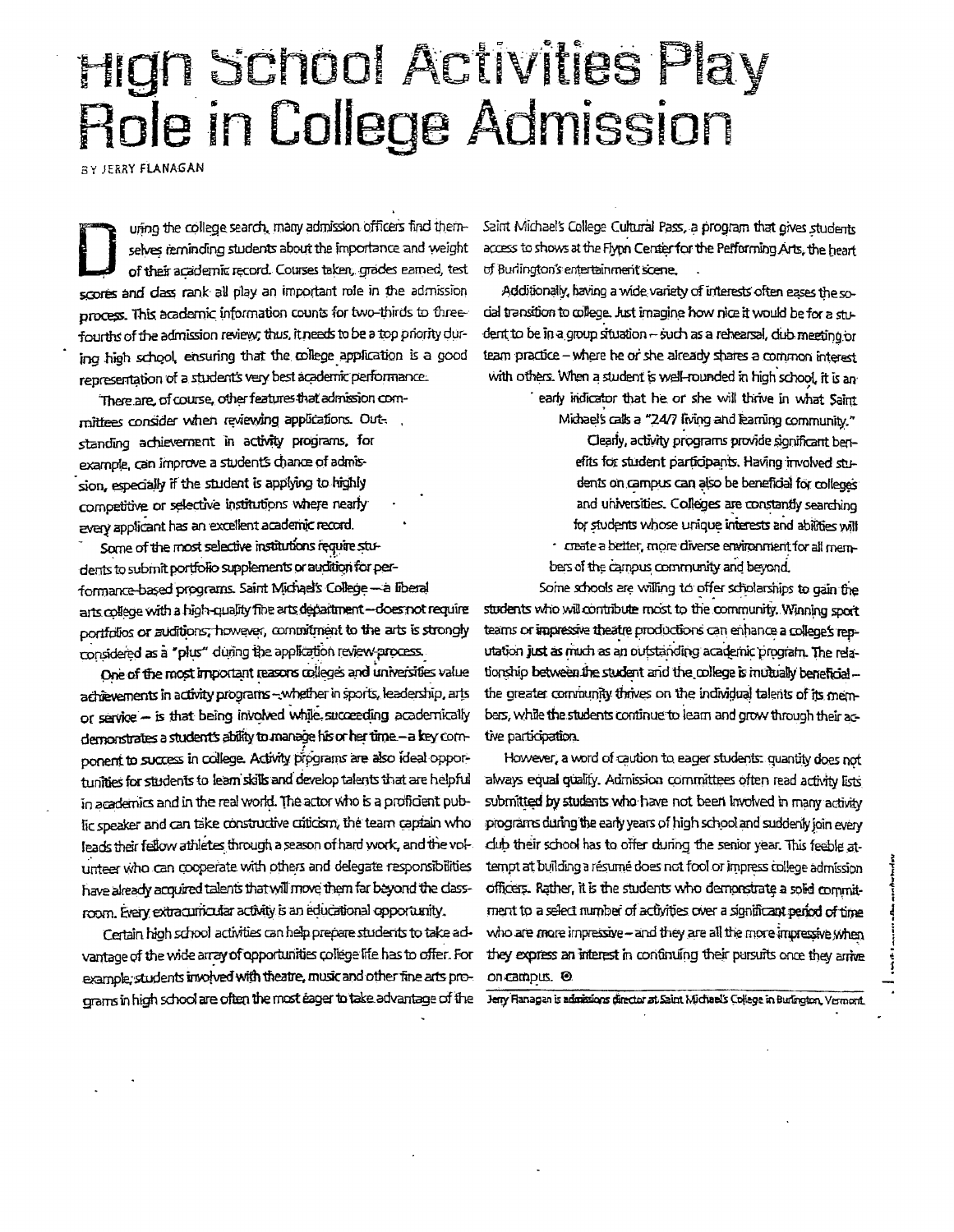**BRIAN T. CONNOLLY Principal** 

**SCOTT COURTER**  *Assistant Principal* 

**ROBERT I. LEONARD**  *Assistant Principal* 

**KRISTIN M. SHAW**  *Assistant Principal* 

54 West Main Street Washingtonville, New York 10992 (845) 497-4000 • Fax (845) 497-4004 www.ws.k12.ny.us

*The Washingtonville Central School District Is committed to the intellectua4 cultural, physical and emotional growth of our children in a safe mu supportive environment.* 

#### **GUIDANCE DEPARTMENT**

**Scott Lerner**  *Guidance Chairperson* 

> **Susan Cooney Jill Exarchalcis George Gebert Kimberly Kelly Melissa Lynch Eric Marburger**

#### Behavior Eligibility Policy

Students are expected to be positive role models and ambassadors for the school. This would include not only at or during athletic contests or extra-curricular events, but also throughout the school day and in transit. Students must maintain a positive decorum that is beneficial to his/her activity, school and community. Such misbehavior as insubordination, disrespect, disruptive, classroom behavior, or unsportsmanlike conduct may result in suspension from athletic/cocurricular activities. A decision for any student to be able to participate in any activity on a given day will reside with the Principal or his designee. Any student serving an in-school suspension or out-of-school suspension will be ineligible to participate in any activity during the suspension period. After a total of two out-of-school suspensions a student-will be suspended indefinitely from all athletic/co-curricular activities. The District Code of Conduct will be utilized.

Class attendance, participating in classroom activities and exercises, completing assignments and making progress in academic courses are part of the responsibilities of students who participate in athletic/co-curricular activities. Students must remain academically eligible to participate in athletic/co-curricular activities.

All student athletes will refrain from using tobacco products, drugs and/or alcohol. The team members should treat other athletes, coaches, opponents and officials with respect. This means listening and following directions, being receptive **to** instruction and playing within the spirit and rules of the contest. In addition, hazing and bullying are unacceptable behaviors. In order to meet the expectations of serving as a representative of this school, this responsibility extends to social internet sites, chat rooms and online bulletin boards. It is unacceptable for any athlete to post or communicate anything that disrupts the educational or athletic environment. Failure to meet these standards or responsibilities could result in a student being removed from a team or co-curricular activity.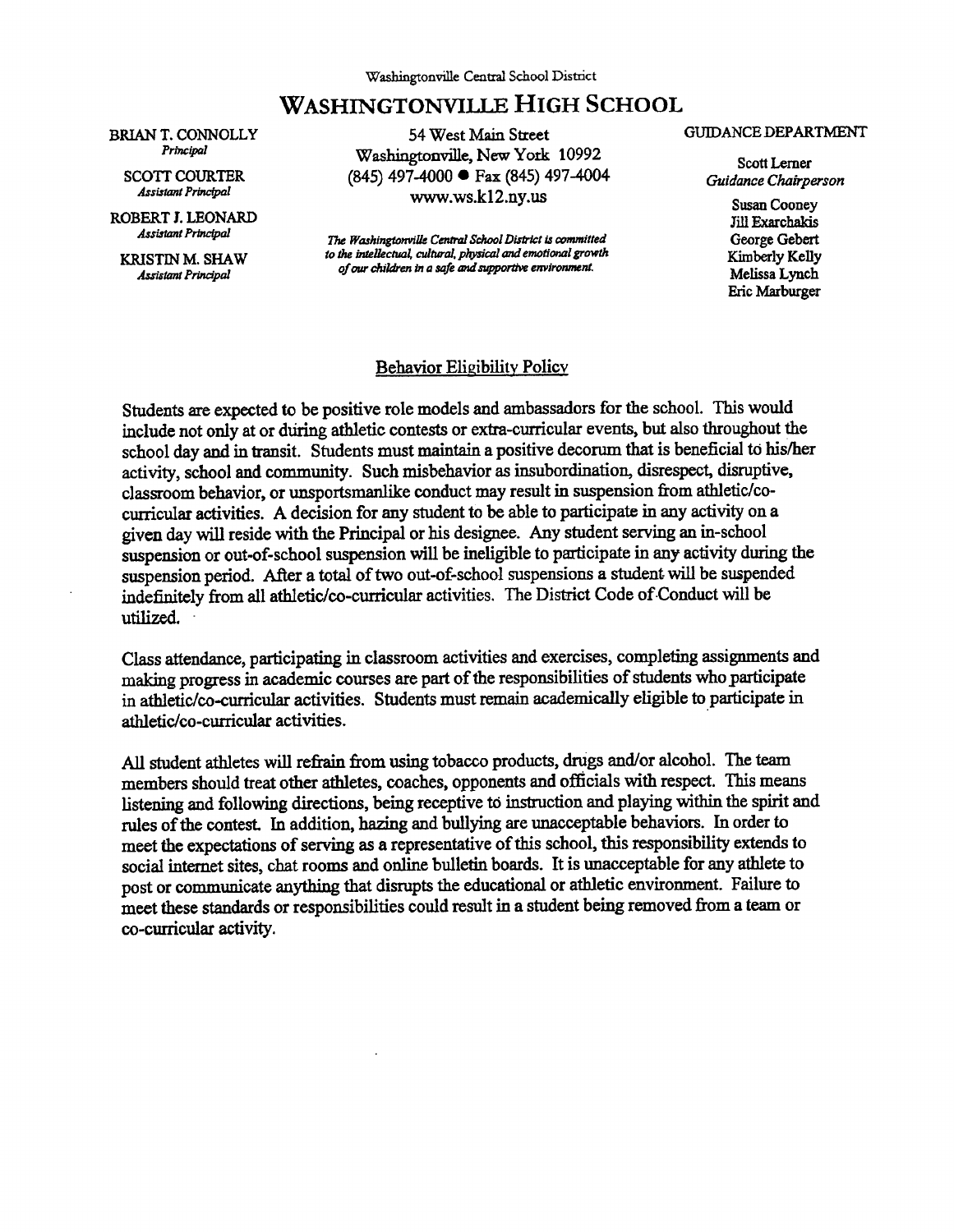**BRIAN T. CONNOLLY**  Principal

**SCOTT COURTER Assistant Principal** 

**ROBERT J. LEONARD**  *Assistant Principal* 

**KRISTIN M. SHAW Assistant Principal** 

54 West Main Street Washingtonville, New York 10992 (845) 497-4000 • Fax (845) 497-4004 www.ws.k12.ny.us

*The Washingtonvilk Central School District is committed to the intelkcimal cultural physical and emotional grawth qf our children- tn a sqft and supportive environment.* 

#### **GUIDANCE DEPARTMENT**

**Scott Lemer**  *Guidance Chairperson* 

> **Susan Cooney Jill Exarchalcis George Gebert Kimberly Kelly Melissa Lynch Eric Marburger**

**Academic & Co-curricular Eligibility Policy "User Friendly" Chart 10 Easy Steps** 

**Purpose: To confirm the priority of academics and appropriate behavioral standards to clarify the privilege of participating in athletic and/or co-curricular activities.** 

#### **GUIDELINES**

- **1. A student must be in attendance and on-time for all** classes for the entire school day in. order to participate in any athletic/co-curricular activity on a particular day.
- 2. Students must be in attendance on a Friday to attend a Saturday and/or Sunday event.
- 3. An unexcused absence, lateness, or class cutting on the day of an event (i.e., dances, prom, ski trip, Senior Banquet, club activities, practices, and/or contests) will result in a student's suspension that day from any after school activities.
- 4. A student must maintain a positive decorum that is beneficial to his/her activity, school, and community. Such misbehavior as insubordination, disrespect, disruptive classroom behavior, or unsportsmanlike conduct may result in a suspension from athletic/cocurricular activities.
- 5. Any student serving an in-school suspension or an out of school suspension will be ineligible to participate in any activity during the suspension period.
- 6. If a student has been notified by the high school office by a progress report that he/she is failing one or more courses at the end of five weeks of a marking period, he/she will be placed on academic probation.
- 7. Failure of one or more courses at the end of the marking period will result in the student being declared ineligible to participate.
- 8. Academic probation will last for a period of five (5) weeks. While on probation, the student can continue to participate in athletics/co-curricular activities provided that he/she has agreed to the conditions outlined in the Improvement Contract.
- 9. Students who wish to appeal being declared ineligible for athletics or a co-curricular activity must notify their guidance counselor on the official appeal form.
- 10.The Eligibility Committee will make a recommendation on the action to be taken.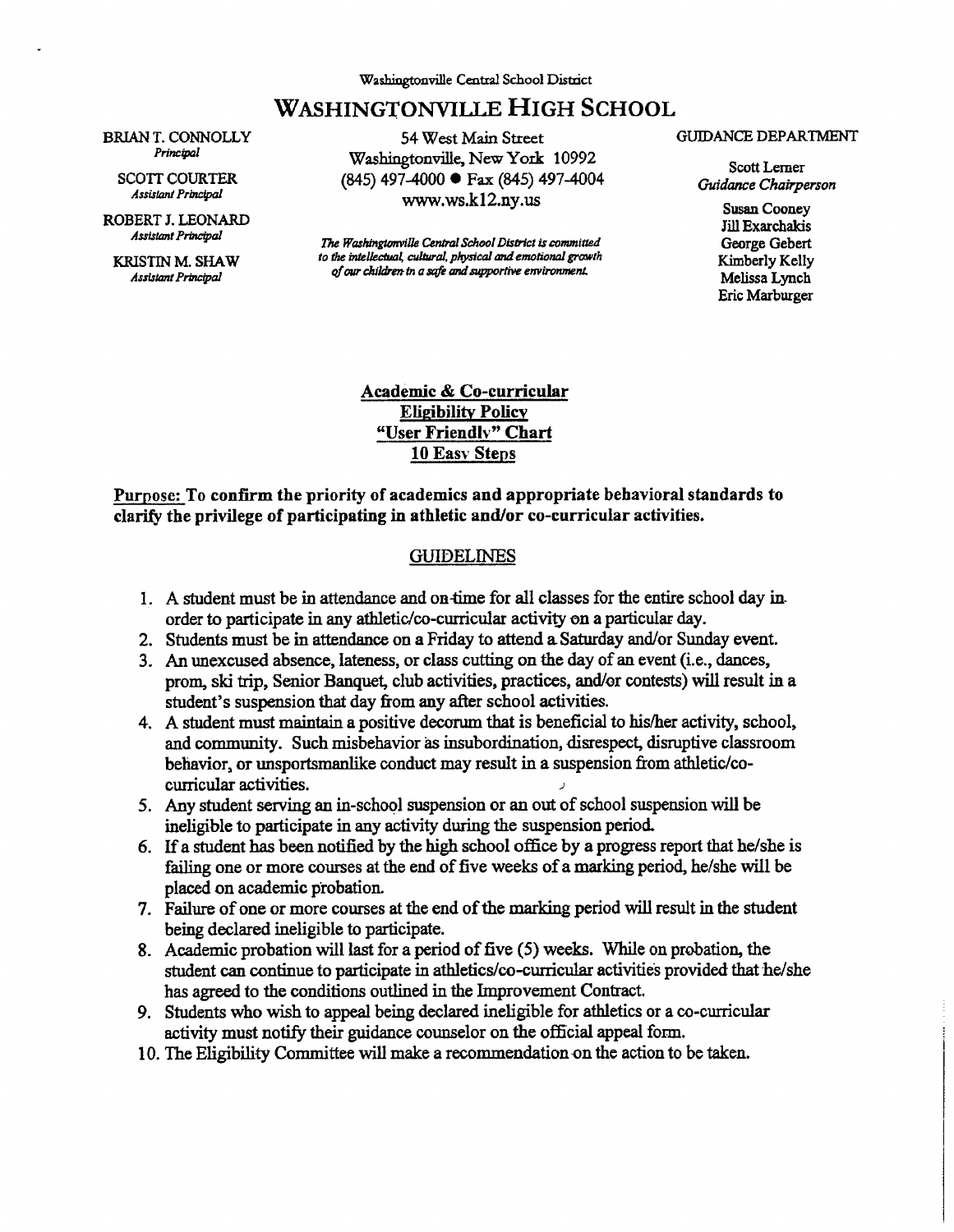**BRIAN T. CONNOLLY**  Principal

**SCOTT COURTER**  *Assistant Principal* 

**ROBERT J. LEONARD**  *Assistant Principal* 

**KRISTIN M. SHAW**  *Assistant Principal* 

**54 West Main Street Washingtonville, New York 10992 (845) 497-4000 • Fax (845) 497-4004 www.ws.k12.ny.us**

*The Washingtonville Central School District* Ls *committed to the intellectual cultural, physical and emotional growth of our children in a safe and supportive environment.* 

#### **GUIDANCE DEPARTMENT**

**Scott Lerner**  *Guidance Chairperson* 

> *Susan* **Cooney Jill Exarchakis George Gebert Kimberly Kelly Melissa Lynch Eric Marburger**

#### **For Students Academically Ineligible for Athletics and Co-Curricular Activities**

**Part 1 — Improvement Contract: In order to be reinstated in athletics or co-curricular activities, I will review the appropriate items with my guidance counselor, and I agree to adhere to the following in order to regain my eligibility:** 

- **1. I will cooperate with teachers and staff.**
- **2. I will attend classes On a regular basis.**
- **3. I will be on time for all classes.**
- **4. I will complete my homework assignments.**
- **5. I will attend extra help.**

**If I wish my eligibility status to be reinstated, I understand that it is my responsibility to either show satisfactory progress in my courses by the end of the five (5) week period or to petition the principal through the appeals process. If this does not occur, I understand that! will no longer be able to participate and will remain ineligible.** 

**Part 2 – Academic Ineligibility Appeals Form: I, the contract of the state of the state of the state of the state of the state of the state of the state of the state of the state of the state of the state of the state of academic ineligible status. Before submitting this form to your guidance counselor for referral to the Eligibility Committee, please complete the following steps** *(appeals for an extracurricular event (i.e. dance/trip) must be submitted no later than 1 week prior to the event):* 

| Step 1: Review the contract with your parents: |       |
|------------------------------------------------|-------|
| Student Signature:                             | Date: |
| Parent Signature:                              | Date: |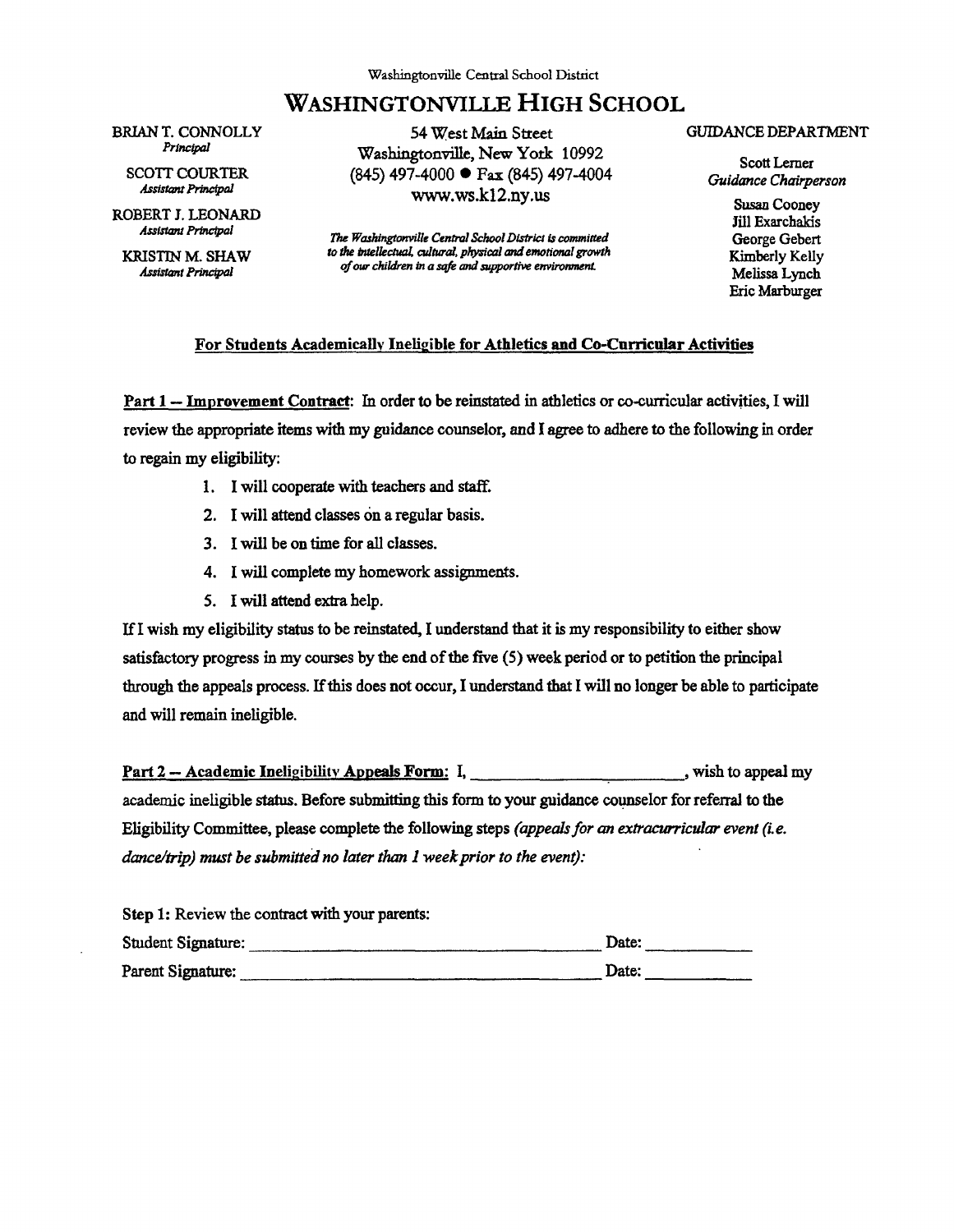**Step 2:** Meet with your Advisor/Coach and Guidance Counselor

Advisor's/Coach's Signature: Date: Date:

Guidance Counselor's Signature: Date: Date:

Your Guidance Counselor will have the teacher for the course you are ineligible in complete the following report on behalf of your positive academic status.

| Course Title:                                                                      | Teacher |  |
|------------------------------------------------------------------------------------|---------|--|
| Current Average as of (date).                                                      |         |  |
| Teacher comments - please be specific:<br>Test/Quizzes                             |         |  |
| Projects                                                                           |         |  |
| Homework                                                                           |         |  |
| <b>Effort</b>                                                                      |         |  |
| Attendance                                                                         |         |  |
| Any other information that would be appropriate for the Appeals Committee to know: |         |  |
| Teacher Signature                                                                  |         |  |

**Step 3:** Counselor will turn into Assistant Principal to go before the Appeals Committee.

You will be contacted by the Principal as to the outcome of your appeals. If you are not satisfied with the decision at the building level, you may appeal to the Superintendent and/or the Board of Education as per the process used in suspension hearings.

Date Appeal Submitted to Assistant Principal:

**Part 3— Eligibility Committee Decision:** 

**Date Committee met:** 

Appeal was \_\_\_\_\_\_\_ approved \_\_\_\_\_\_\_\_ approved with stipulations \_\_\_\_\_\_ denied

**If appeal was approved with stipulations or denied, explain here:**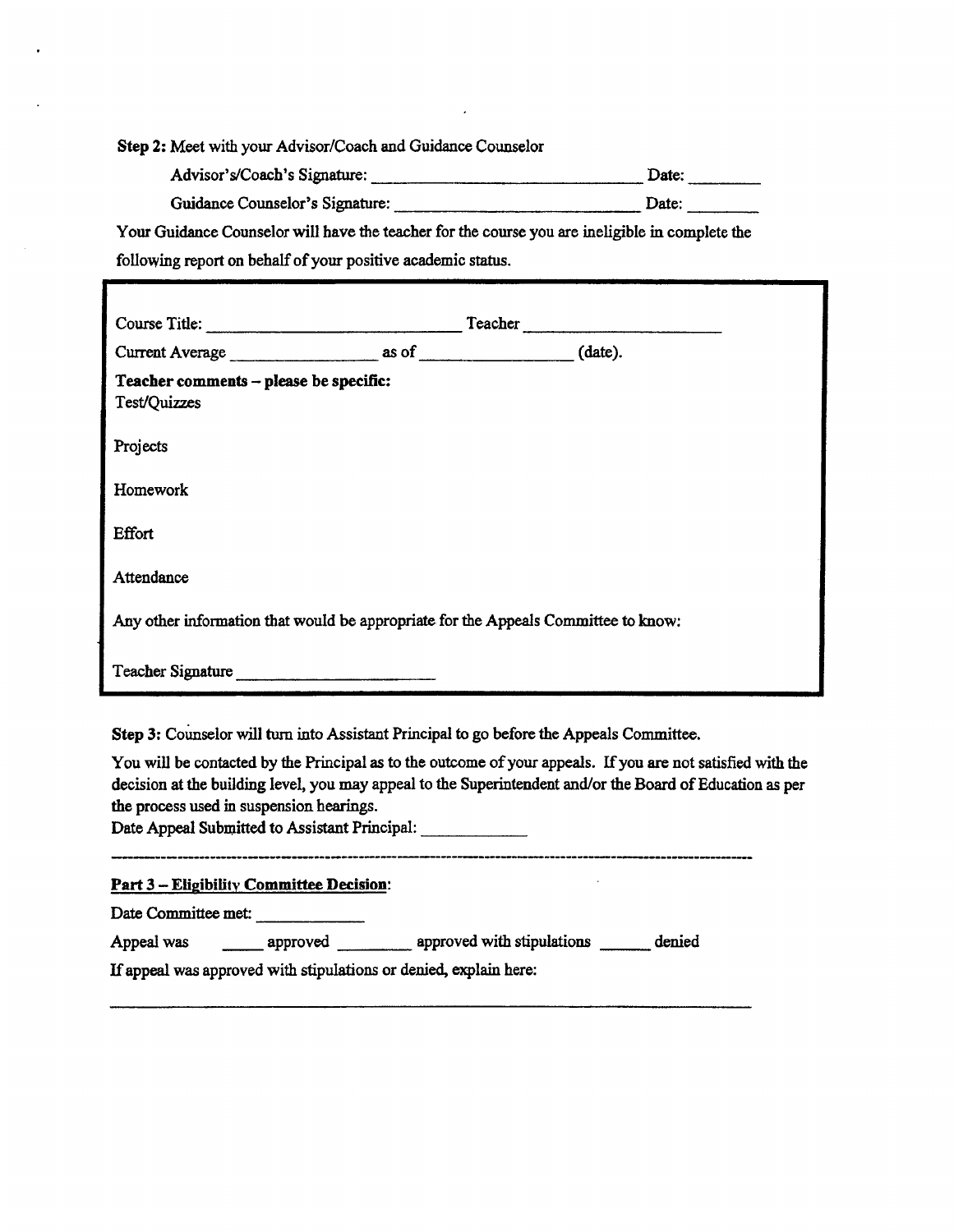**BRIAN T. CONNOLLY**  *Principal* 

> **SCOTT COURTER**  *Assistant Principal*

**ROBERT J. LEONARD**  *Assistant Principal* 

**KRISTIN M. SHAW**  *Assistant Principal* 

**54 West Main Street Wasiiingtonville, New York 10992 (845) 497-4000 • Fax (845) 497-4004**  www.ws.k12.ny.us

*The Washingtonvilk Central School District is committed to the intellectuaL cultural, physical and emotional growth*  of our children in a safe and supportive environment.

#### **GUIDANCE DEPARTMENT**

**Scott Lerner**  *Guidance Chairperson* 

> **Susan Cooney Jill Exarchakis • George Gebert Kimberly Kelly Melissa Lynch Eric Marburger**

#### **For Students Behaviorally Ineligible for Athletics and Co-Curricular Activities**

**Part 1 -- Improvement Contract: In order to** be reinstated in athletics or co-curricular activities, I will review the appropriate items with my guidance counselor, and I agree to adhere to the following in order to regain my eligibility:

- 1.I will cooperate with teachers and staff.
- 2.I will attend classes on time.
- 3. I will participate in classroom activities and complete assignments.
- 4. I will be a positive role model
- 5. I will maintain a positive decorum

If I wish my eligibility status to be reinstated, I understand that it is my responsibility to either show satisfactory progress in my courses by the end of the five (5) week period or to petition the principal through the appeals process. If this does not occur, I understand thst **I** will no longer be able to participate and will remain ineligible.

Part 2-- **Behavior Ineligibility Appeals Form: I, wish** to

appeal my behavior ineligible status: Before submitting this form to your Assistant Principal for referral to the Eligibility Committee, please complete the following steps *(appeals for an extracurricular event (ie dance/trip) must be submitted no later than I week prior to the event):* 

**Step 1: Meet** with your Advisor/Coach and Guidance Counselor

Counselor Signature: Coach/Advisor Signature:

Step 2: Explain why you believe your behavior ineligible status should be waived: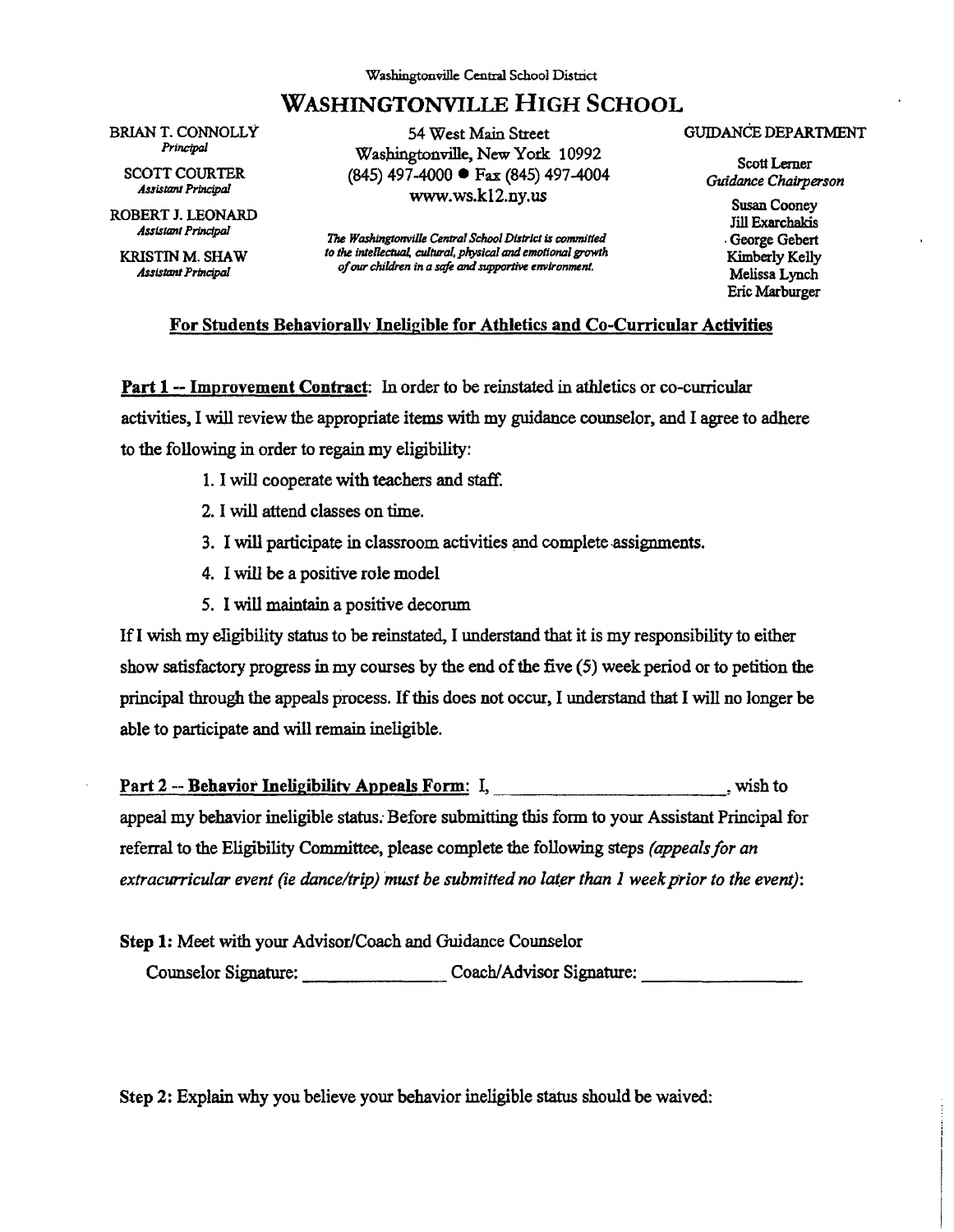**Step 3: Both you and your parents must sign this form.** 

Student Signature: <u>Parent Signature:</u> Parent Signature:

**You will be contacted by the Principal as to the outcome of your appeals. If you are not satisfied with the decision at the building level, you may appeal to the Superintendent and/or the Board of Education as per the process used in suspension hearings.** 

**Date Appeal Submitted to Assistant Principal:** 

**Part 3— Eligibility Committee Decision:** 

Date Committee met: **Appeal .was** 

**approved approved with stipulation denied** 

**If appeal was approved with stipulation or denied, explain:**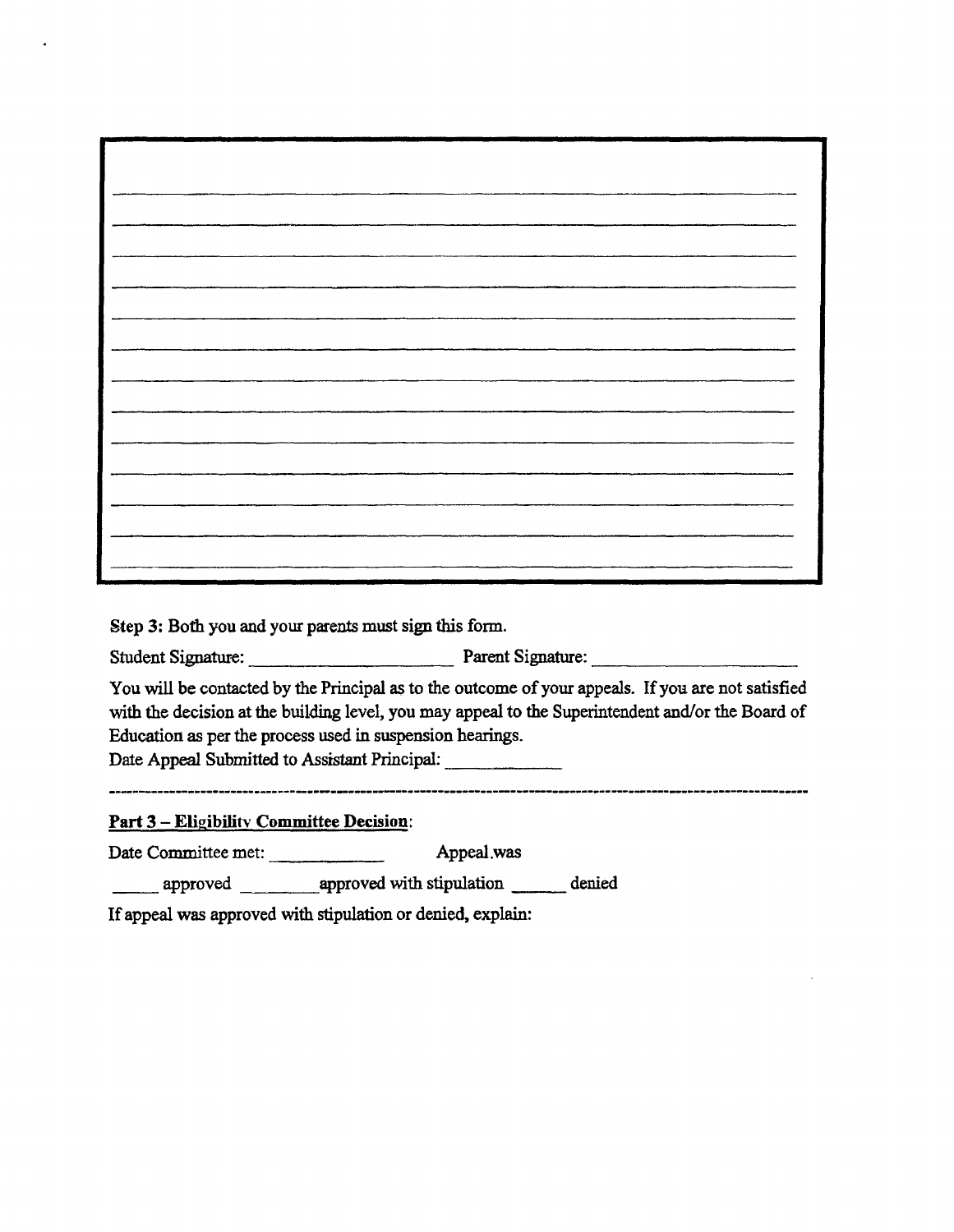# New to WHS....



- o Prepare YOURSELF for attending college and/or joining the workforce
- o learn about YOUR strengths and areas of interest
- matches YOUR skills with college and career options
- $\sim$  0 learn about what YOU want to be and how to get there
	- •o series of career assessments that help YOU discover multiple career options
	- o plan which courses YOU need to take to meet YOUR college and career goals
	- o identify areas where YOU can incrase academic rigor
	- o make YOUR college research easier
	- o match colleges to YOUR career interests
	- o compare admissions rates at a YOUR top college choices
	- o exploring YOUR scholarship opportunities
	- o tracking YOUR college applications

# It's YOUR future!!!!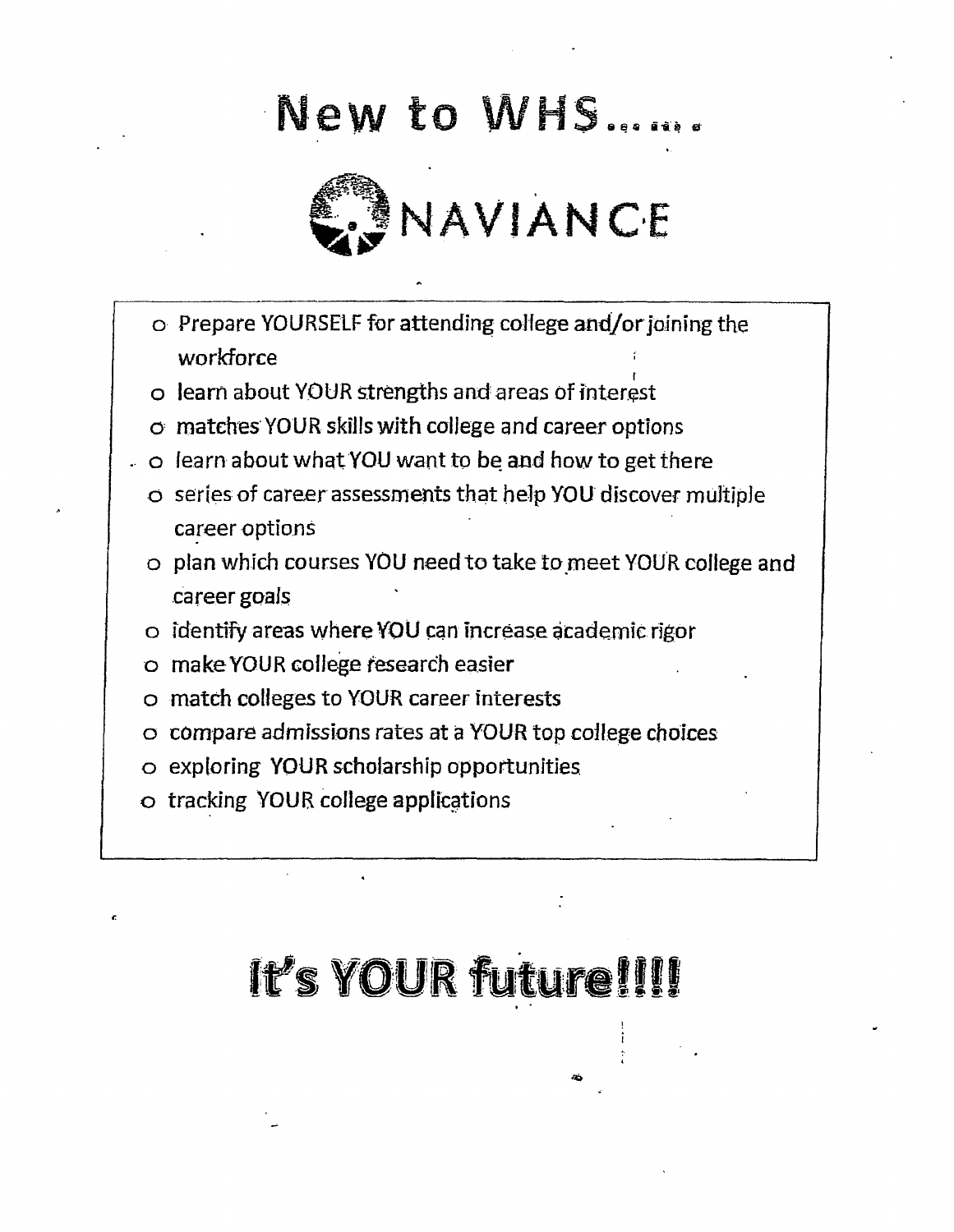#### **Regular Bell Schedule**

| Period                  | <b>From</b>    | $\mathbf{\Omega}$ |        |                  |                         |
|-------------------------|----------------|-------------------|--------|------------------|-------------------------|
| 1                       | 7:28 a.m.      | 8:58 a.m.         |        |                  |                         |
| $\overline{\mathbf{c}}$ | 9:02 a.m.      | 10:26 a.m.        |        |                  |                         |
| 3                       | 10:30 a.m.     | 12:40 p.m.        |        |                  |                         |
| 4                       | 12:48 p.m.     | $2:11$ p.m.       |        |                  |                         |
| <b>Lunch Schedule</b>   |                |                   |        |                  |                         |
| A                       | 10:30 a.m.     | $11:12$ a.m.      |        |                  |                         |
| B                       | $11:16$ a.m.   | 11:58 a.m.        |        |                  |                         |
| $\mathbf c$             | 12:02 p.m.     | 12:44 p.m.        |        |                  |                         |
|                         | One-Hour Delay |                   |        | Three-Hour Delay |                         |
| Period                  | <b>From</b>    | $\mathbf{\Omega}$ | Period | <b>From</b>      | $\overline{\mathbf{r}}$ |
| $\mathbf{1}$            | 8:28 a.m.      | 9:33 a.m.         | 3      | 10:28 a.m.       | 12:36                   |

|                | 8:28 а.п.    | <u>узэн п.</u>                 |
|----------------|--------------|--------------------------------|
| $\overline{2}$ | $9:37$ a.m.  | $10:42$ a.m.                   |
| 3              | $10:46$ a.m. | $12:54$ p.m.                   |
|                |              | $1st$ Lunch $10:46 - 11:26$    |
|                |              | $2nd$ Lunch $11:30 - 12:10$    |
|                |              | $3^{rd}$ Lunch $12:14 - 12:54$ |
|                | $12:58$ p.m. | $2:11$ p.m.                    |
|                |              |                                |

#### **Two-Hour Delav Period from IQ 1 9:28 a.m. 10:10 a.m. 2 10:14 a.m. 10:55 a.m.**

|   | 10:59 a.m. $1:07$ p.m. |                               |
|---|------------------------|-------------------------------|
|   |                        | $1*$ Lunch $10:59 - 11:39$    |
|   |                        | $2nd$ Lunch 11:43 - 12:23     |
|   |                        | $3^{rd}$ Lunch $12:27 - 1:07$ |
| 4 | $1:11$ p.m.            | $2:11$ p.m.                   |

#### **EARLY RELEASE**

| 1/2 DAY - NO LUNCH  |                                  |
|---------------------|----------------------------------|
|                     | P.M. BOCES REPORTS TO LARGE CAFÉ |
|                     | A.M. BOCES REPORTS TO SMALL CAFÉ |
| PERIOD 1            | $7:28$ A.M. $-8:12$ A.M.         |
| PERIOD <sub>2</sub> | $8:16$ A.M. $-8:58$ A.M.         |
| <b>PERIOD 3</b>     | $9:02$ A.M. $-9:44$ A.M.         |
| <b>PERIOD 4</b>     | $9:48$ A.M. $-10:30$ A.M.        |
|                     |                                  |

| <b>One-Hour Delay</b> |                             |        | <b>Three-Hour Delay</b> |                                |
|-----------------------|-----------------------------|--------|-------------------------|--------------------------------|
| <u>From</u>           | To                          | Period | From                    | <u>To</u>                      |
| 8:28 a.m.             | $9:33$ a.m.                 | 3      | $10:28$ a.m.            | $12:36$ p.m.                   |
| $9:37$ a.m.           | $10:42$ a.m.                |        |                         | $1*$ Lunch $10:28 - 11:08$     |
| $10:46$ a.m.          | $12:54$ p.m.                |        |                         | $2^{nd}$ Lunch $11:12 - 11:52$ |
|                       | $1st$ Lunch $10:46 - 11:26$ |        |                         | $3rd$ Lunch 12:56 - 12:36      |
|                       | $2nd$ Lunch $11:30 - 12:10$ | 4      | $12:40$ p.m.            | $2:11$ p.m.                    |
|                       |                             |        |                         |                                |

No **A.M. CTEC P.M. CTEC Students will leave for CTECH at normal time**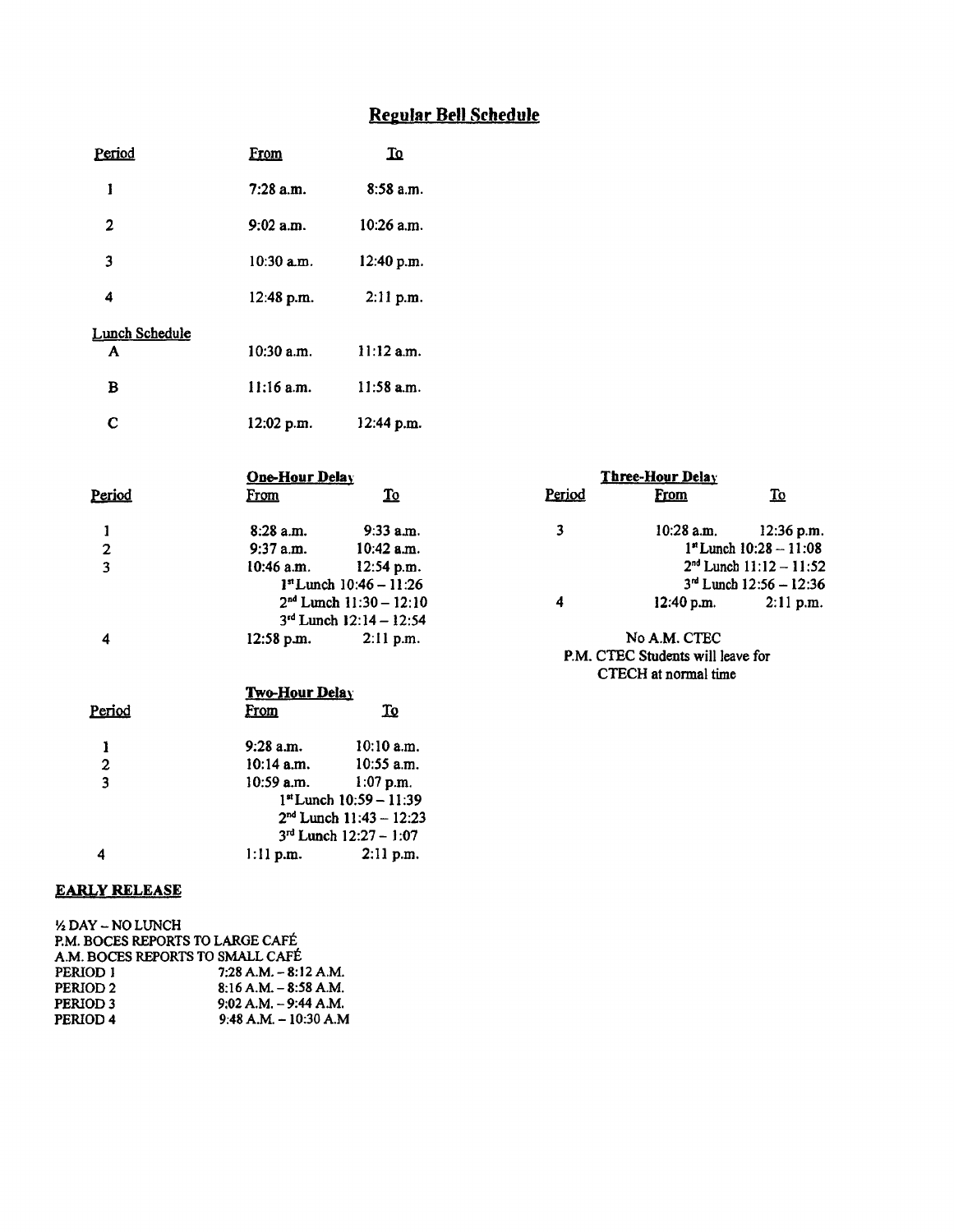#### **LOCKER LOCATIONS**

Your assigned locker will be yours for your High School Career, therefore DO NOT share lockers or combinations. Lockers are school property and may be searched by administration.

#### **FIRST FLOOR:**

**BLUE WING:**  LOCKERS **1 thru 186** 

**RED WING:**  LOCKERS **1000 thru 1065 1066 thru 1159** 

#### **SECOND FLOOR:**

**GOLD WING:**  LOCKERS **B-1 thru B-170 B-171 thru B-340** 

**BLUE WING:**  LOCKERS **187 thru 382 383 thru 598** 

**RED WING:**  LOCKERS **2000 thru 2115 2116 thru 2217** 

#### **THIRD FLOOR:**

**GOLD WING:**  LOCKERS **C-1 thru C-172 C-173 thru C-344** 

**BLUE WING:**  LOCKERS **601 thru 782 783 thru 982** 

#### **REDWING:**  LOCKERS

**3000 thru 3117 3118 thru 3219**  NEAR CLASSROOM **ROOM: 130 — 144 (even)** 

NEAR CLASSROOM **ROOM: 127 — 121 (odd) ROOM: 120 - 128 (even)** 

NEAR CLASSROOM **ROOM: 203 —215 (odd) ROOM: 214 — 204 (even)** 

NEAR CLASSROOM **ROOM: 228 — 242 (even) ROOM: 241 — 229 (odd)** 

**NEAR CLASSROOM ROOM: 227 — 221 (odd) ROOM: 220 —226 (even)** 

**NEAR** CLASSROOM **ROOM: 301 —311 (odd) ROOM: 312 —302 (even)** 

NEAR CLASSROOM **ROOM: 328 — 338 (even) ROOM: 341 — 329 (odd)** 

NEAR CLASSROOM **ROOM: 327 — 321 (odd) ROOM: 320 — 326** *(even)* 

If you have a problem with your locker, fill out a Locker Report Issue Form in the Main Office.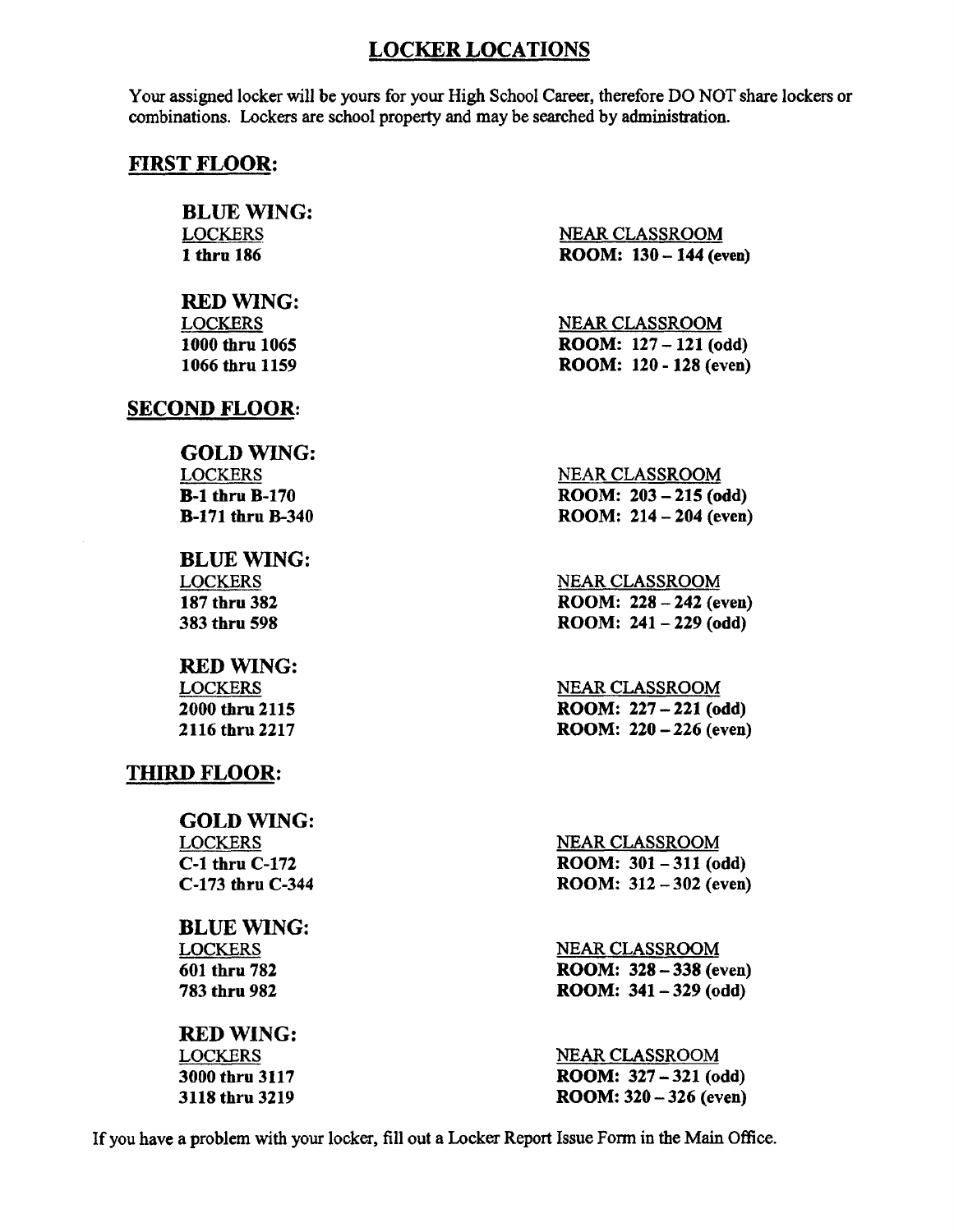

 $\bar{1}$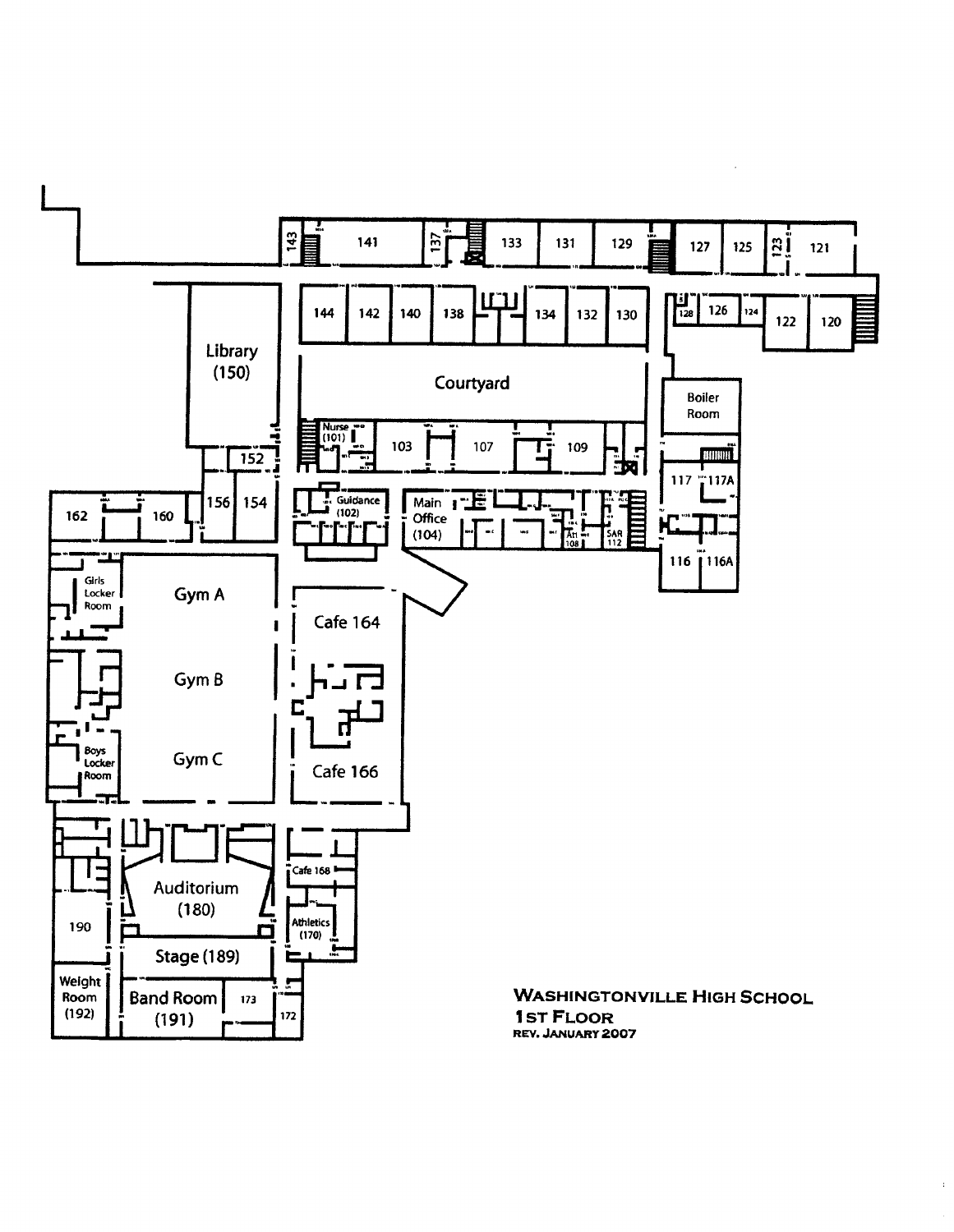